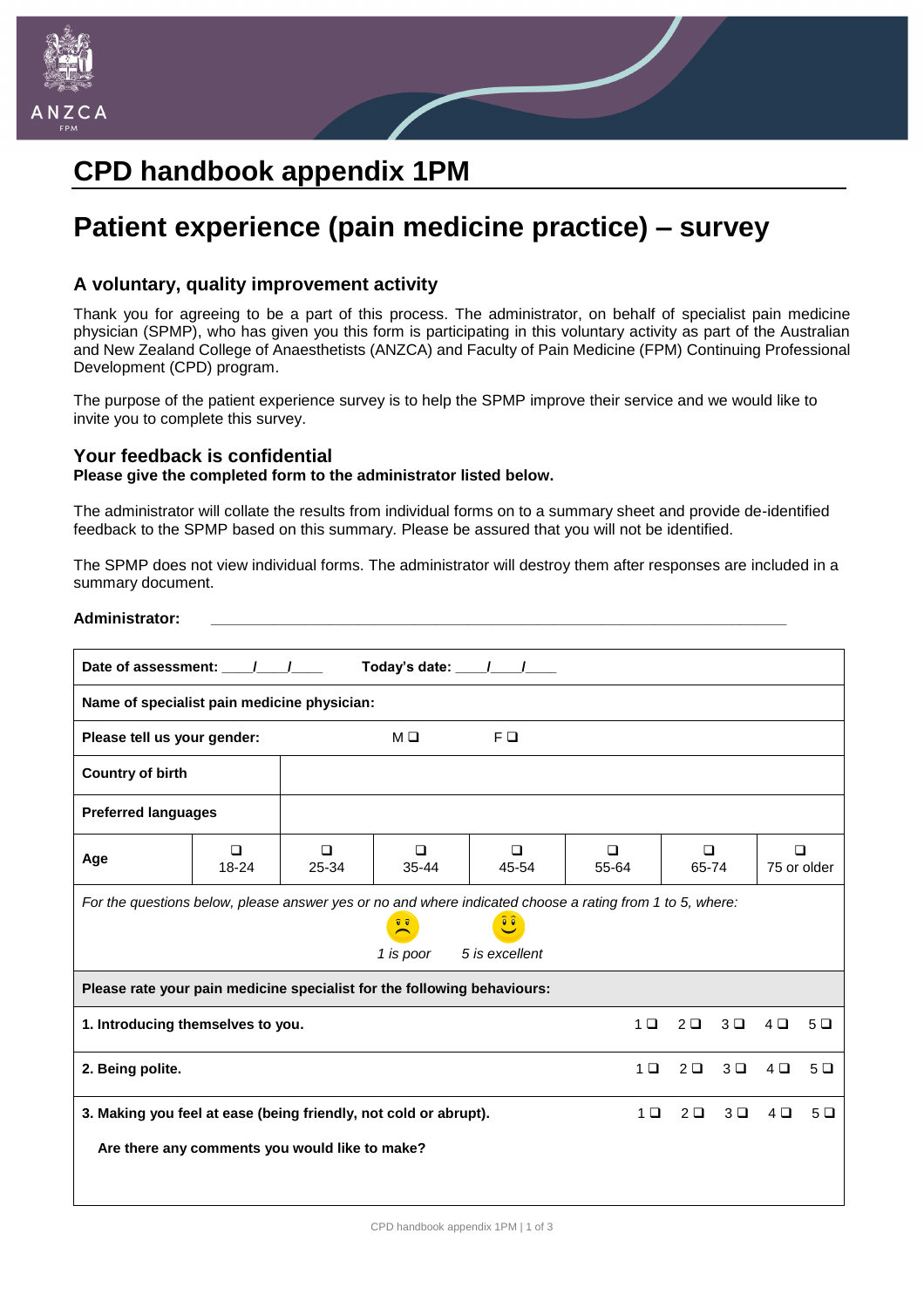| 4. Assessing your pain (understanding your condition, asking/knowing<br>details about your situation).                  | 1 □            | $2\Box$                 | $3\Box$        | $4\Box$ | 5Q |
|-------------------------------------------------------------------------------------------------------------------------|----------------|-------------------------|----------------|---------|----|
| Are there any comments you would like to make?                                                                          |                |                         |                |         |    |
|                                                                                                                         |                |                         |                |         |    |
|                                                                                                                         |                |                         |                |         |    |
| 5. Explaining the treatment to you (explaining clearly, giving you                                                      |                | $1 \square$ $2 \square$ | 3 <sup>D</sup> | $4\Box$ | 5Q |
| enough information, not being vague).                                                                                   |                |                         |                |         |    |
| Are there any comments you would like to make?                                                                          |                |                         |                |         |    |
|                                                                                                                         |                |                         |                |         |    |
|                                                                                                                         |                |                         |                |         |    |
| 6. Involving you in decisions about your treatment<br>(i.e. talking with you, encouraging rather than 'lecturing you'). | 1 <sup>0</sup> | $2\Box$                 | $3\Box$        | $4\Box$ | 5Q |
| Are there any comments you would like to make?                                                                          |                |                         |                |         |    |
|                                                                                                                         |                |                         |                |         |    |
|                                                                                                                         |                |                         |                |         |    |
|                                                                                                                         |                |                         |                |         |    |
| 7. Answering all your questions (listening and paying attention to                                                      | $1 \Box$       | $2\Box$                 | $3\Box$        | $4\Box$ | 5Q |
| what you were saying, not overlooking or dismissing your concerns).<br>Are there any comments you would like to make?   |                |                         |                |         |    |
|                                                                                                                         |                |                         |                |         |    |
|                                                                                                                         |                |                         |                |         |    |
|                                                                                                                         |                |                         |                |         |    |
|                                                                                                                         |                |                         |                |         |    |
|                                                                                                                         |                |                         |                |         |    |
| 8. The pain medicine specialist was approachable.                                                                       | $1$ $\Box$     | 2 <sup>D</sup>          | 3 <sup>D</sup> | $4\Box$ | 5Q |
| 9. I had confidence in the pain medicine specialist.                                                                    | 1 <sub>0</sub> | 2 <sub>0</sub>          | 3 <sup>D</sup> | $4\Box$ | 5Q |
| 10. I would be happy to see the pain medicine specialist again.<br>Are there any comments you would like to make?       | 1 <sub>0</sub> | 2 <sub>0</sub>          | $3$ $\square$  | $4\Box$ | 5Q |
|                                                                                                                         |                |                         |                |         |    |
|                                                                                                                         |                |                         |                |         |    |
|                                                                                                                         |                |                         |                |         |    |
|                                                                                                                         |                |                         |                |         |    |
|                                                                                                                         |                |                         |                |         |    |
|                                                                                                                         |                |                         |                |         |    |